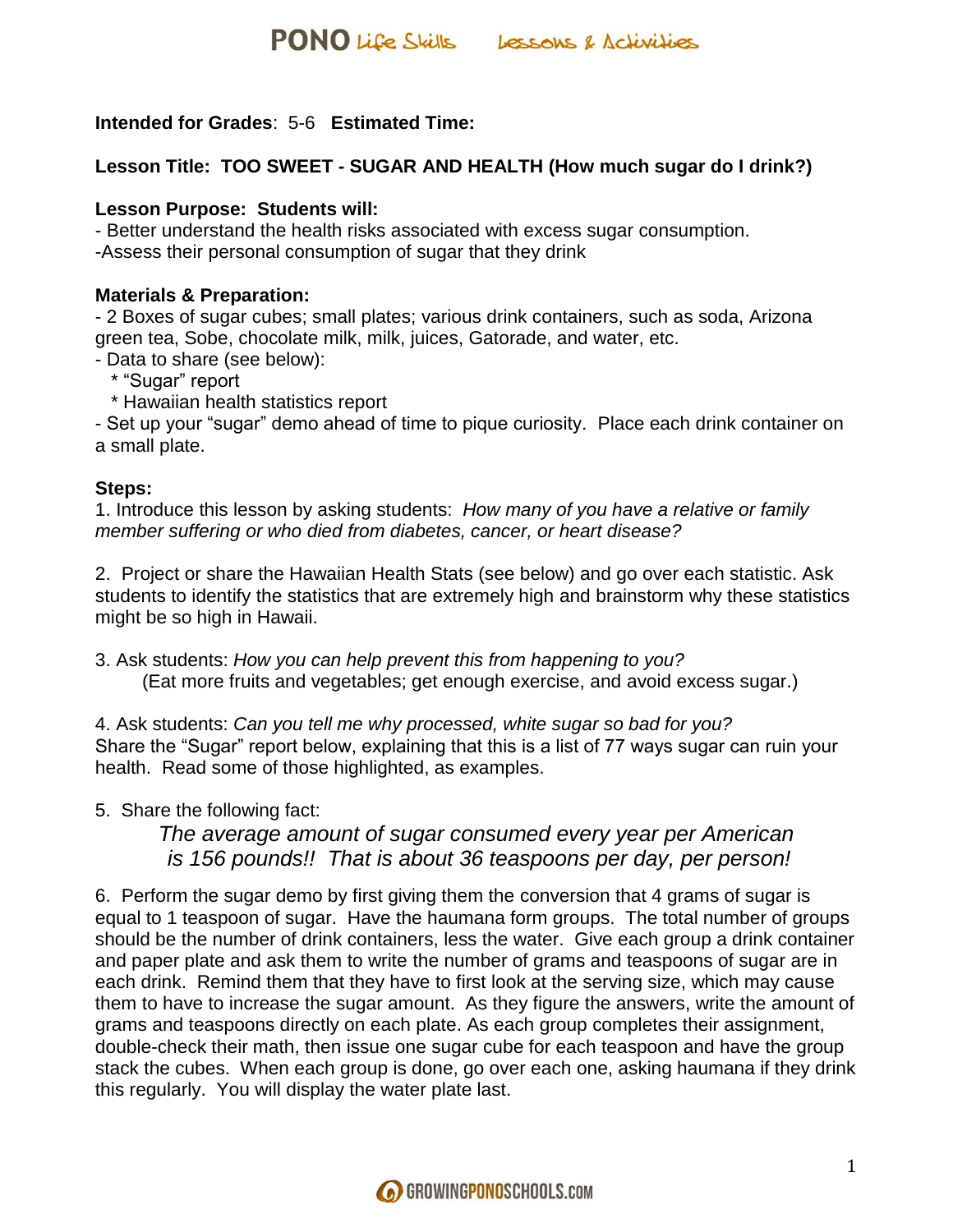#### **Reflection Questions:**

After learning about how many ways sugar can ruin your health, and seeing how much sugar is in each drink, what are some changes you may need to make when feeling thirsty?

#### **Resources:**

\* "The Hidden Ingredient that can Sabotage Your Health" by John Casey (Sugar report)

\* "Hawaiian Health Statistics report from: [http://www.cdc.gov/dhdsp/programs/nhdsp\\_program/hi.htm](http://www.cdc.gov/dhdsp/programs/nhdsp_program/hi.htm)

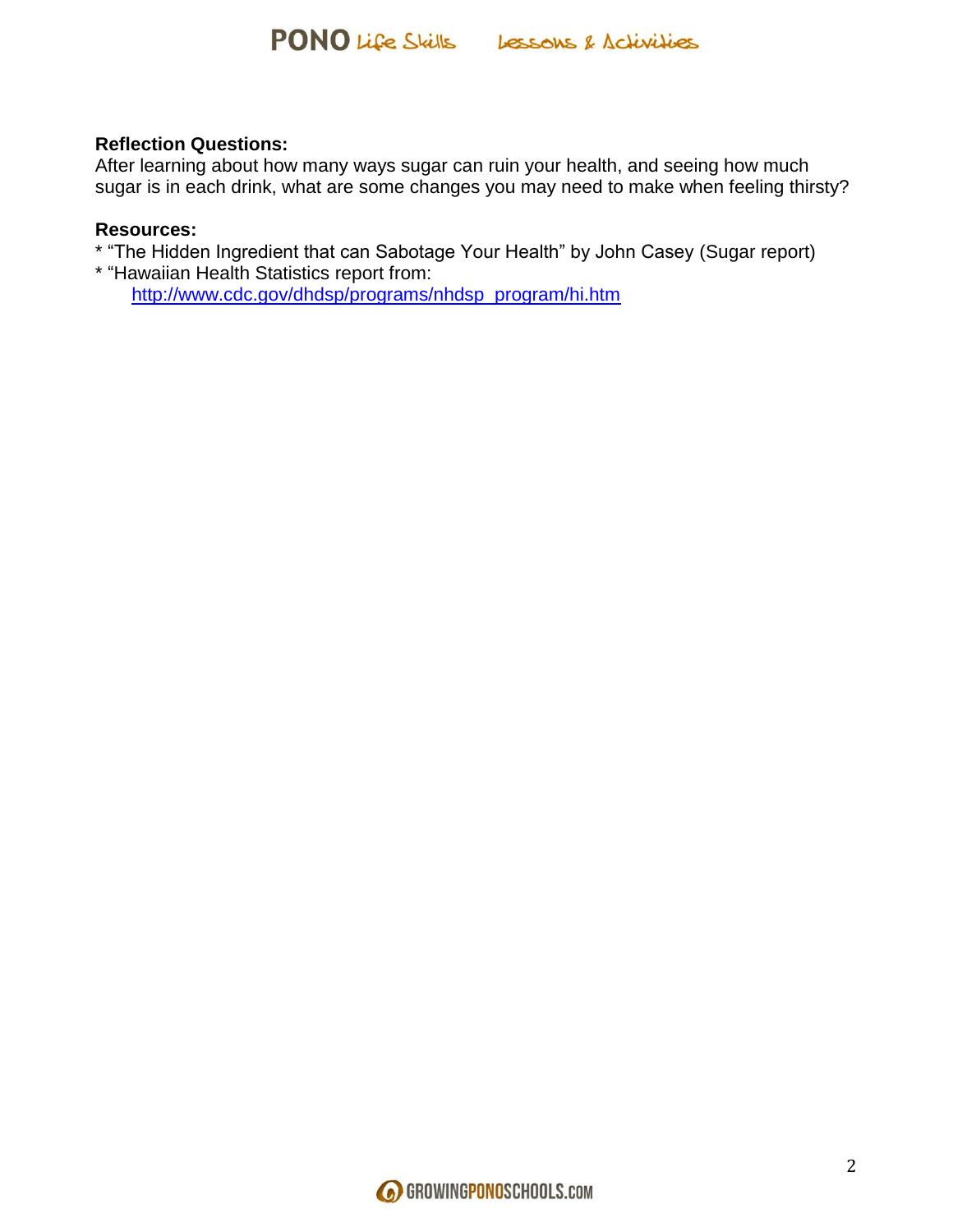# Hawaii's Health Statistics

- Nearly 1 of 4 deaths in Hawai'i due to heart disease
- 2,244 Hawaiians died from heart disease in 2006  *(23.8% of deaths in Hawai'i)*
- 665 Hawaiians died from stroke in 2006  *(7.1% of deaths in Hawai'i.)*

-Survey in 2007: Adults in Hawai'i reported the following risk factors for heart disease and stroke:

- a. 28.8% had high blood pressure
- b. 36.3% had high blood cholesterol
- c. 7.7% had diabetes
- d. 17% were current smokers
- e. 56.8% were overweight or obese  *(Body Mass Index (BMI) greater than or equal to 25.0)*
- f. 49% reported *No Exercise* in prior 30 days
- g. 71.3% ate fruit & vegetables *less than* 5 x a day

(Source: *National Vital Statistics Report, 2009*.)

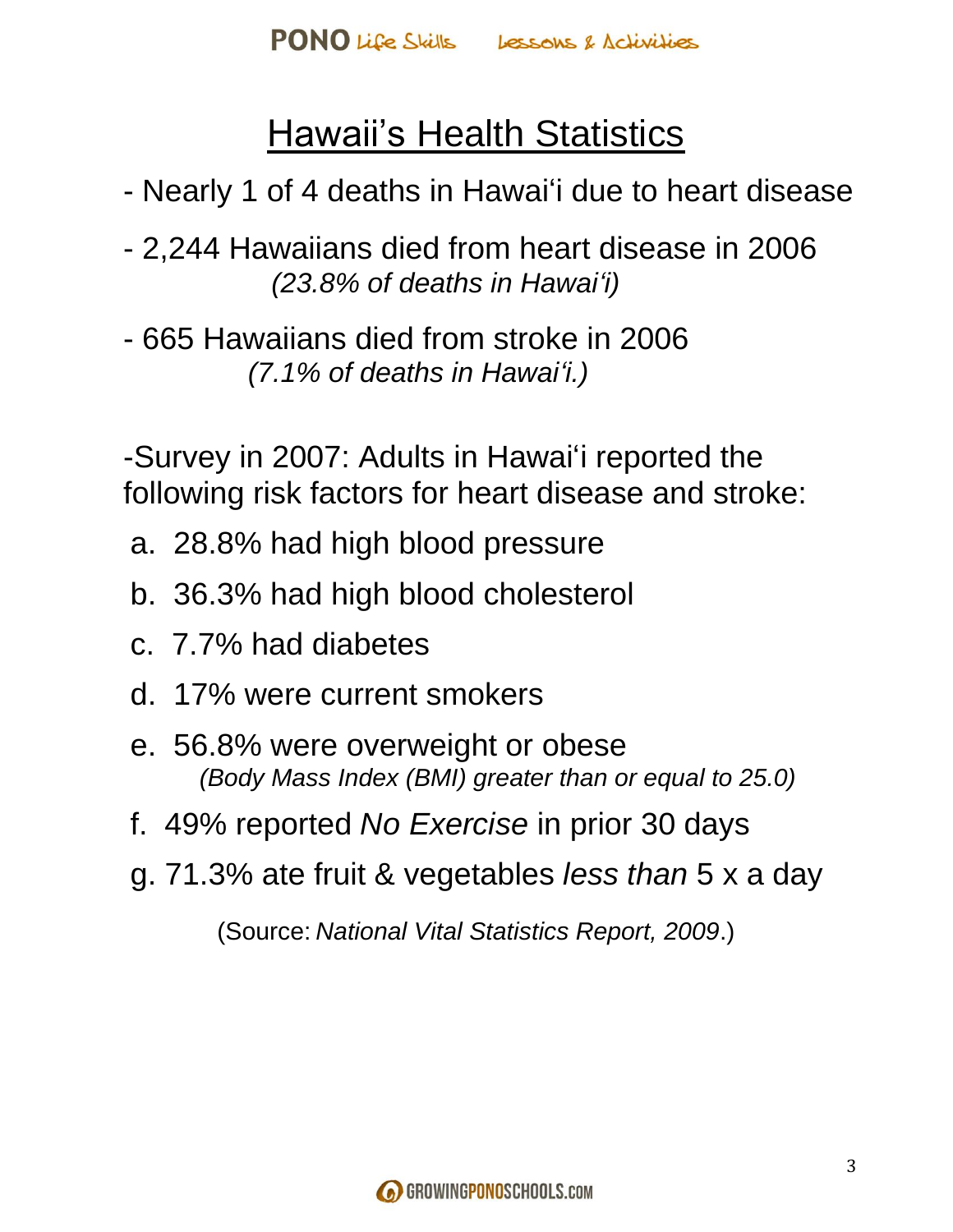## **"SUGAR"**

### *Compiled by Nancy Appleton, PhD*

This is an extensive list of the many ways sugar can ruin your health from a vast number of medical journals and other scientific publications.

- 1. Sugar can suppress your immune system and impair your defenses against infectious disease[.\[6\]\[7\]](http://articles.mercola.com/sites/articles/archive/2010/04/20/sugar-dangers.aspx?np=true#_edn6)
- 2. Sugar upsets the mineral relationships in your body: causes chromium and copper deficiencies and interferes with absorption of calcium and magnesium[.\[8\]\[9\]](http://articles.mercola.com/sites/articles/archive/2010/04/20/sugar-dangers.aspx?np=true#_edn8)[\[10\]\[11\]](http://articles.mercola.com/sites/articles/archive/2010/04/20/sugar-dangers.aspx?np=true#_edn10)
- 3. Sugar can cause a rapid rise of adrenaline, hyperactivity, anxiety, difficulty concentrating, and crankiness in children[.\[12\]\[13\]](http://articles.mercola.com/sites/articles/archive/2010/04/20/sugar-dangers.aspx?np=true#_edn12)
- 4. Sugar can produce a significant rise in total cholesterol, triglycerides and bad cholesterol and a decrease in good cholesterol[.\[14\]\[15\]](http://articles.mercola.com/sites/articles/archive/2010/04/20/sugar-dangers.aspx?np=true#_edn14)[\[16\]\[17\]](http://articles.mercola.com/sites/articles/archive/2010/04/20/sugar-dangers.aspx?np=true#_edn16)
- 5. Sugar causes a loss of tissue elasticity and function.<sup>[18]</sup>
- 6. Sugar feeds cancer cells and has been connected with the development of cancer of the breast, ovaries, prostate, rectum, pancreas, biliary tract, lung, gallbladder and stomach[.\[19\]\[20\]](http://articles.mercola.com/sites/articles/archive/2010/04/20/sugar-dangers.aspx?np=true#_edn19)[\[21\]\[22\]](http://articles.mercola.com/sites/articles/archive/2010/04/20/sugar-dangers.aspx?np=true#_edn21)[\[23\]\[24\]](http://articles.mercola.com/sites/articles/archive/2010/04/20/sugar-dangers.aspx?np=true#_edn23)[\[25\]](http://articles.mercola.com/sites/articles/archive/2010/04/20/sugar-dangers.aspx?np=true#_edn25)
- 7. Sugar can increase fasting levels of glucose and can cause reactive hypoglycemia[.\[26\]\[27\]](http://articles.mercola.com/sites/articles/archive/2010/04/20/sugar-dangers.aspx?np=true#_edn26)
- 8. Sugar can weaken eyesight.<sup>[28]</sup> 1
- 9. Sugar can cause many problems with the gastrointestinal tract including: an acidic digestive tract, indigestion, mal-absorption in patients with functional bowel disease, increased risk of Crohn's disease, and ulcerative colitis[.\[29\]\[30\]](http://articles.mercola.com/sites/articles/archive/2010/04/20/sugar-dangers.aspx?np=true#_edn29)[\[31\]\[32\]](http://articles.mercola.com/sites/articles/archive/2010/04/20/sugar-dangers.aspx?np=true#_edn31)[\[33\]](http://articles.mercola.com/sites/articles/archive/2010/04/20/sugar-dangers.aspx?np=true#_edn33)
- 10.Sugar can cause premature aging[.\[34\]](http://articles.mercola.com/sites/articles/archive/2010/04/20/sugar-dangers.aspx?np=true#_edn34) In fact, the single most important factor that accelerates aging is insulin, which is triggered by sugar. 1
- 11. Sugar can lead to alcoholism.<sup>[35]</sup>
- 12.Sugar can cause your saliva to become acidic, cavities, and periodontal disease[.\[36\]\[37\]](http://articles.mercola.com/sites/articles/archive/2010/04/20/sugar-dangers.aspx?np=true#_edn36)[\[38\]](http://articles.mercola.com/sites/articles/archive/2010/04/20/sugar-dangers.aspx?np=true#_edn38)
- 13. Sugar contributes to obesity. [\[39\]](http://articles.mercola.com/sites/articles/archive/2010/04/20/sugar-dangers.aspx?np=true#_edn39) 1
- 14.Sugar can cause autoimmune diseases such as: arthritis, asthma, and multiple sclerosis[.\[40\]\[41\]](http://articles.mercola.com/sites/articles/archive/2010/04/20/sugar-dangers.aspx?np=true#_edn40)[\[42\]](http://articles.mercola.com/sites/articles/archive/2010/04/20/sugar-dangers.aspx?np=true#_edn42)
- 15.Sugar greatly assists the uncontrolled growth of Candida Albicans (yeast infections) [\[43\]](http://articles.mercola.com/sites/articles/archive/2010/04/20/sugar-dangers.aspx?np=true#_edn43)
- 16.Sugar can cause gallstones[.\[44\]](http://articles.mercola.com/sites/articles/archive/2010/04/20/sugar-dangers.aspx?np=true#_edn44)
- 17. Sugar can cause appendicitis.<sup>[45]</sup>
- 18.Sugar can cause hemorrhoids[.\[46\]](http://articles.mercola.com/sites/articles/archive/2010/04/20/sugar-dangers.aspx?np=true#_edn46)
- 19.Sugar can cause varicose veins[.\[47\]](http://articles.mercola.com/sites/articles/archive/2010/04/20/sugar-dangers.aspx?np=true#_edn47)
- 20. Sugar can elevate glucose and insulin responses in oral contraceptive users [48]
- 21. Sugar can contribute to osteoporosis.<sup>[49]</sup>
- 22.Sugar can cause a decrease in your insulin sensitivity thereby causing an abnormally high insulin levels and eventually diabetes. [50][51][\[52\]](http://articles.mercola.com/sites/articles/archive/2010/04/20/sugar-dangers.aspx?np=true#_edn52)
- 23. Sugar can lower your Vitamin E levels.<sup>[53]</sup>
- 24. Sugar can increase your systolic blood pressure. [54]
- 25. Sugar can cause drowsiness and decreased activity in children. [55]

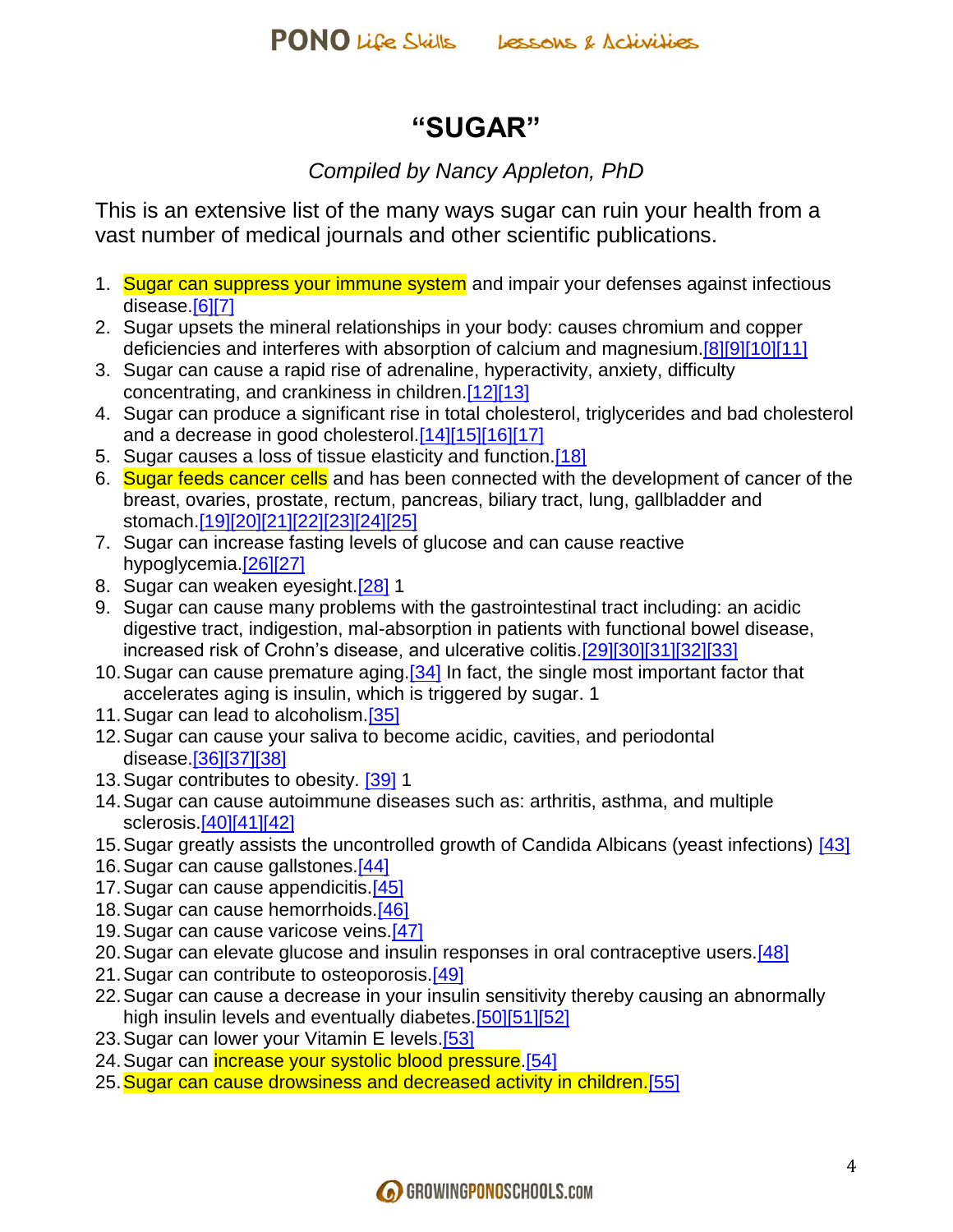- 26.High sugar intake increases advanced glycation end products (AGEs),which are sugar molecules that attach to and damage proteins in your body. AGEs speed up the aging of cells, which may contribute to a variety of chronic and fatal diseases. [\[56\]](http://articles.mercola.com/sites/articles/archive/2010/04/20/sugar-dangers.aspx?np=true#_edn56) 1
- 27. Sugar can interfere with your absorption of protein.<sup>[57]</sup>
- 28. Sugar causes food allergies. [58]
- 29. Sugar can cause toxemia during pregnancy.<sup>[59]</sup>
- 30. Sugar can contribute to **eczema in children**.<sup>[60]</sup>
- 31.Sugar can cause atherosclerosis and cardiovascular disease[.\[61\]\[62\]](http://articles.mercola.com/sites/articles/archive/2010/04/20/sugar-dangers.aspx?np=true#_edn61)
- 32.Sugar can impair the structure of your DNA[.\[63\]](http://articles.mercola.com/sites/articles/archive/2010/04/20/sugar-dangers.aspx?np=true#_edn63)
- 33.Sugar can change the structure of protein and cause a permanent alteration of the way the proteins act in your body[.\[64\]\[65\]](http://articles.mercola.com/sites/articles/archive/2010/04/20/sugar-dangers.aspx?np=true#_edn64)
- 34. Sugar can make your skin age by changing the structure of collagen. [66]
- 35.Sugar can cause cataracts and nearsightedness[.\[67\]\[68\]](http://articles.mercola.com/sites/articles/archive/2010/04/20/sugar-dangers.aspx?np=true#_edn67)
- 36.Sugar can cause emphysema[.\[69\]](http://articles.mercola.com/sites/articles/archive/2010/04/20/sugar-dangers.aspx?np=true#_edn69)
- 37.High sugar intake can impair the physiological homeostasis of many systems in your body[.\[70\]](http://articles.mercola.com/sites/articles/archive/2010/04/20/sugar-dangers.aspx?np=true#_edn70)
- 38.Sugar lowers the ability of enzymes to function[.\[71\]](http://articles.mercola.com/sites/articles/archive/2010/04/20/sugar-dangers.aspx?np=true#_edn71)
- 39.Sugar intake is higher in people with Parkinson's disease[.\[72\]](http://articles.mercola.com/sites/articles/archive/2010/04/20/sugar-dangers.aspx?np=true#_edn72)
- 40.Sugar can increase the size of your liver by making your liver cells divide, and it can increase the amount of fat in your liver, leading to fatty liver disease[.\[73\]\[74\]](http://articles.mercola.com/sites/articles/archive/2010/04/20/sugar-dangers.aspx?np=true#_edn73)
- 41.Sugar can increase kidney size and produce pathological changes in the kidney such as the formation of kidney stones[.\[75\]\[76\]](http://articles.mercola.com/sites/articles/archive/2010/04/20/sugar-dangers.aspx?np=true#_edn75) Fructose is helping to drive up rates of kidney disease. 1
- 42. Sugar can damage your pancreas[.\[77\]](http://articles.mercola.com/sites/articles/archive/2010/04/20/sugar-dangers.aspx?np=true#_edn77)
- 43.Sugar can increase your body's fluid retention[.\[78\]](http://articles.mercola.com/sites/articles/archive/2010/04/20/sugar-dangers.aspx?np=true#_edn78)
- 44.Sugar is enemy #1 of your bowel movement[.\[79\]](http://articles.mercola.com/sites/articles/archive/2010/04/20/sugar-dangers.aspx?np=true#_edn79)
- 45. Sugar can compromise the lining of your capillaries.<sup>[80]</sup>
- 46. Sugar can make your tendons more brittle.<sup>[81]</sup>
- 47. Sugar can cause headaches, including migraines. [82]
- 48.Sugar can reduce the learning capacity, drop your children's grades and cause learning disorders[.\[83\]\[84\]](http://articles.mercola.com/sites/articles/archive/2010/04/20/sugar-dangers.aspx?np=true#_edn83)
- 49.Sugar can cause an increase in delta, alpha, and theta brain waves, which can alter your ability to think clearly.<sup>[85]</sup>
- 50. Sugar can cause depression.<sup>[86]</sup>
- 51.Sugar can increase your risk of gout[.\[87\]](http://articles.mercola.com/sites/articles/archive/2010/04/20/sugar-dangers.aspx?np=true#_edn87)
- 52. Sugar can increase your risk of Alzheimer's disease. [88] MRI studies show that adults 60 and older who have high uric acid are four to five times more likely to have vascular dementia, the second most common form of dementia after Alzheimer's.1
- 53.Sugar can cause hormonal imbalances such as: increasing estrogen in men, exacerbating PMS, and decreasing growth hormone.<sup>[89][90][\[91\]\[92\]](http://articles.mercola.com/sites/articles/archive/2010/04/20/sugar-dangers.aspx?np=true#_edn91)</sup>
- 54.Sugar can lead to dizziness[.\[93\]](http://articles.mercola.com/sites/articles/archive/2010/04/20/sugar-dangers.aspx?np=true#_edn93)
- 55.Diets high in sugar will increase free radicals and oxidative stress[.\[94\]](http://articles.mercola.com/sites/articles/archive/2010/04/20/sugar-dangers.aspx?np=true#_edn94)
- 56.A high sucrose diet of subjects with peripheral vascular disease significantly increases platelet adhesion[.\[95\]](http://articles.mercola.com/sites/articles/archive/2010/04/20/sugar-dangers.aspx?np=true#_edn95)